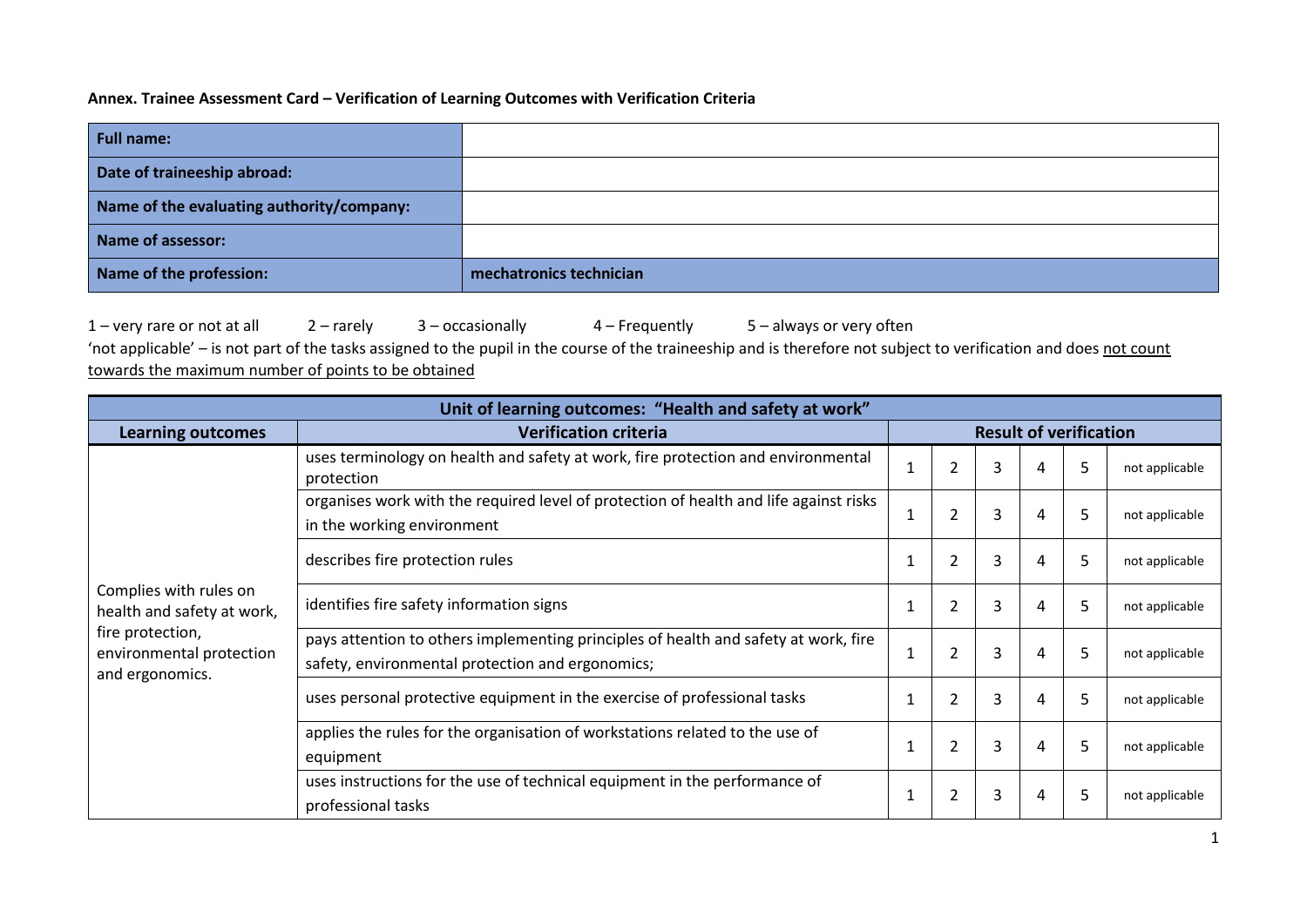| Unit of learning outcomes: "Installation of mechanical components, sub-assemblies and assemblies" |                                                                                                                                                                                                                                          |                               |                |   |   |   |                |
|---------------------------------------------------------------------------------------------------|------------------------------------------------------------------------------------------------------------------------------------------------------------------------------------------------------------------------------------------|-------------------------------|----------------|---|---|---|----------------|
| <b>Learning outcomes</b>                                                                          | <b>Verification criteria</b>                                                                                                                                                                                                             | <b>Result of verification</b> |                |   |   |   |                |
|                                                                                                   | recognises components, subassemblies and mechanical assemblies, e.g. shafts,<br>axles, bearings and clutches, transmissions, mechanisms and springing elements                                                                           | $\mathbf{1}$                  | $\overline{2}$ | 3 | 4 | 5 | not applicable |
| Characterises components,                                                                         | determines the use of components, sub-aseemblies and mechanical assemblies                                                                                                                                                               | $\mathbf{1}$                  | $\overline{2}$ | 3 | 4 | 5 | not applicable |
| subassemblies and<br>mechanical assemblies                                                        | selects components, sub-aseemblies and mechanical assemblies for assembling<br>mechatronic equipment and systems                                                                                                                         | $\mathbf{1}$                  | $\overline{2}$ | 3 | 4 | 5 | not applicable |
|                                                                                                   | selects parts of machinery and equipment                                                                                                                                                                                                 | $\mathbf{1}$                  | $\overline{2}$ | 3 | 4 | 5 | not applicable |
|                                                                                                   | selects control and measurement instruments for measuring the geometrical<br>dimensions of machinery elements                                                                                                                            | $\mathbf{1}$                  | $\overline{2}$ | 3 | 4 | 5 | not applicable |
| Performs measurements of<br>the geometrical size of<br>machinery elements                         | applies the principles for measuring the geometrical dimensions of machinery<br>elements                                                                                                                                                 | $\mathbf{1}$                  | $\overline{2}$ | 3 | 4 | 5 | not applicable |
|                                                                                                   | selects methods for measuring the size of the geometrical elements of machines                                                                                                                                                           | $\mathbf{1}$                  | $\overline{2}$ | 3 | 4 | 5 | not applicable |
|                                                                                                   | selects tools for manual work, e.g. marking-out tools, cutting tools, bending,<br>straightening, files, blades, threaders, rivets and drills                                                                                             | $\mathbf{1}$                  | $\overline{2}$ | 3 | 4 | 5 | not applicable |
| Plans and carries out<br>manual and mechanical                                                    | selects machine tools, e.g. knives, drills and friezes                                                                                                                                                                                   | $\mathbf{1}$                  | $\overline{2}$ | 3 | 4 | 5 | not applicable |
| work                                                                                              | performs manual work, e.g., routing, cutting, sawing, straightening, bending,<br>drilling, reaming and threading                                                                                                                         | 1                             | $\overline{2}$ | 3 | 4 | 5 | not applicable |
|                                                                                                   | performs machine work, e.g. turning, milling, drilling and grinding                                                                                                                                                                      | $\mathbf{1}$                  | $\overline{2}$ | 3 | 4 | 5 | not applicable |
| Selects methods of<br>combining metals and their                                                  | prepares materials necessary for making separable and inseparable connections                                                                                                                                                            | $\mathbf{1}$                  | $\overline{2}$ | 3 | 4 | 5 | not applicable |
| alloys                                                                                            | makes separable and inseparable connections                                                                                                                                                                                              | $\mathbf{1}$                  | $\overline{2}$ | 3 | 4 | 5 | not applicable |
| Assembles and<br>disassembles components<br>and mechanical assemblies                             | selects instruments for assembling and disassembly of mechatronic components<br>and assemblies, e.g. measures, callipers, micrometers, microscopes, mirrors,<br>auxiliary instruments, fixtures and devices for carrying out repair work | 1                             | $\overline{2}$ | 3 | 4 | 5 | not applicable |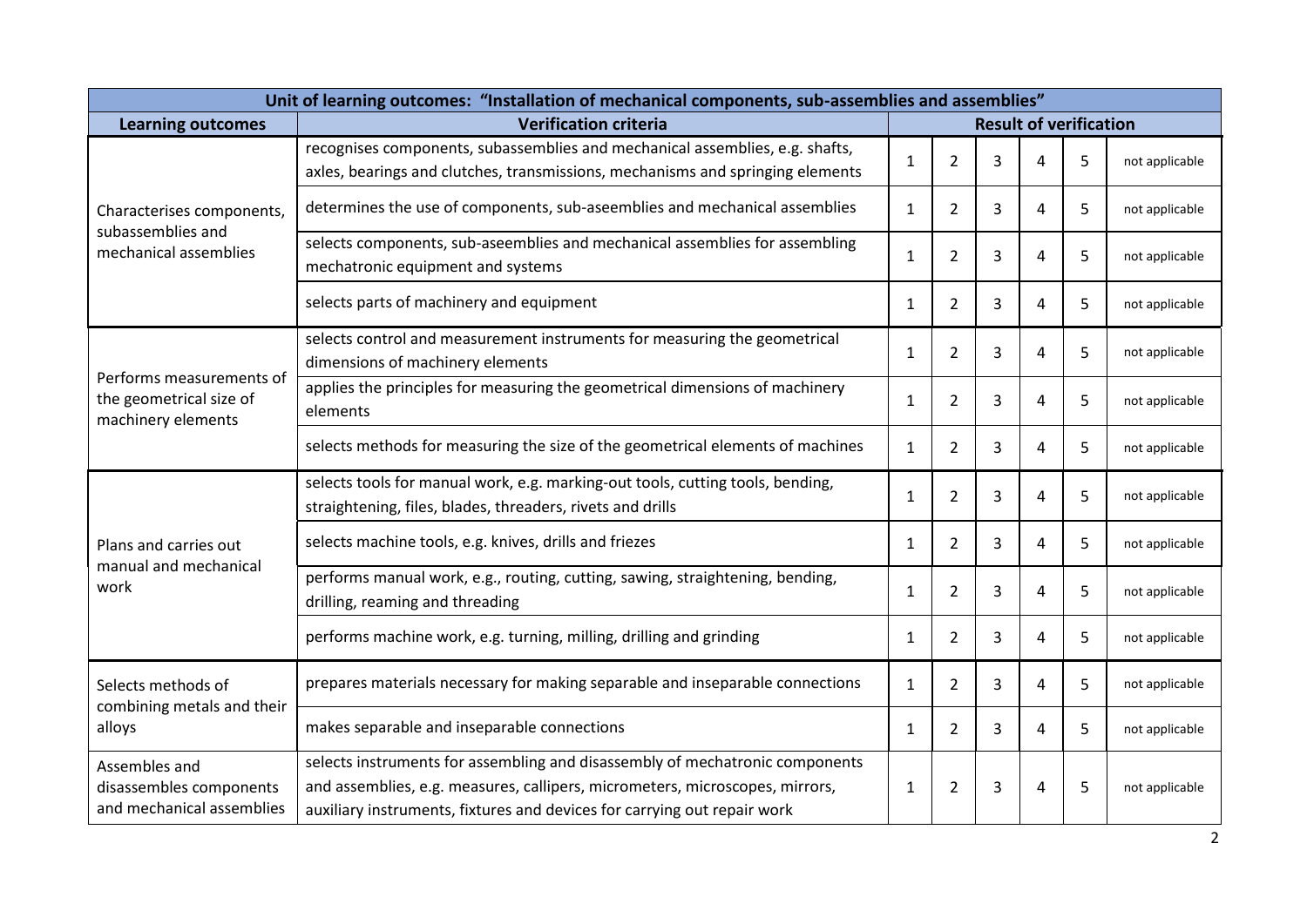|                                                        | organises a workstation for assembling and dismantling components and<br>mechanical assemblies                                                                                                                                                                                                 |              | $\overline{2}$ | 3 | 4                             | 5 | not applicable |
|--------------------------------------------------------|------------------------------------------------------------------------------------------------------------------------------------------------------------------------------------------------------------------------------------------------------------------------------------------------|--------------|----------------|---|-------------------------------|---|----------------|
|                                                        | assembling compression, threading and shape joints                                                                                                                                                                                                                                             | $\mathbf{1}$ | $\overline{2}$ | 3 | 4                             | 5 | not applicable |
|                                                        | assembling slip, roller and susceptible components                                                                                                                                                                                                                                             | $\mathbf{1}$ | $\overline{2}$ | 3 | 4                             | 5 | not applicable |
|                                                        | disassembles of compression, thread and shape joints                                                                                                                                                                                                                                           | $\mathbf{1}$ | $\overline{2}$ | 3 | 4                             | 5 | not applicable |
|                                                        | disassembles slip, roller and susceptible components                                                                                                                                                                                                                                           | $\mathbf{1}$ | 2              | 3 | 4                             | 5 | not applicable |
|                                                        | Unit of learning outcomes: "Installation of pneumatic and hydraulic components, sub-assemblies and assemblies"                                                                                                                                                                                 |              |                |   |                               |   |                |
| <b>Learning outcomes</b>                               | <b>Verification criteria</b>                                                                                                                                                                                                                                                                   |              |                |   | <b>Result of verification</b> |   |                |
| Characterises the                                      | distinguishes between pneumatic components, sub-assemblies and assemblies,<br>e.g. compressors, filters, valves, motors, engines, air preparation unit, dryer,<br>lubricator                                                                                                                   | 1            | 2              | 3 | 4                             | 5 | not applicable |
| construction of pneumatic<br>and hydraulic components, | distinguishes hydraulic components, sub-assemblies and assemblies, e.g.<br>batteries, pumps, actuators, motors, valves, filters and regulators                                                                                                                                                 | $\mathbf{1}$ | 2              | 3 | 4                             | 5 | not applicable |
| sub-assemblies and<br>assemblies                       | selects components, components and pneumatic assemblies for assembly                                                                                                                                                                                                                           | $\mathbf{1}$ | 2              | 3 | 4                             | 5 | not applicable |
|                                                        | selects components, components and hydraulic assemblies for assembly                                                                                                                                                                                                                           | $\mathbf{1}$ | $\overline{2}$ | 3 | 4                             | 5 | not applicable |
| Selects size measuring                                 | distinguishes between size measuring instruments in pneumatic systems, e.g.<br>pressure indicators, manometers, thermometers, liquid level indicators, flow<br>indicators, flow meters, pressure transducers, analogue and digital sensors on the<br>basis of symbols, markings and appearance | $\mathbf{1}$ | 2              | 3 | 4                             | 5 | not applicable |
| instruments for pneumatic<br>and hydraulic systems     | distinguishes between size measuring instruments in hydraulic systems, e.g.<br>pressure indicators, manometers, thermometers, liquid level indicators, flow rate,<br>flow meters, revolution counters, analogue and digital sensors based on symbols,<br>markings and appearance               | $\mathbf{1}$ | $\overline{2}$ | 3 | 4                             | 5 | not applicable |
|                                                        | performs volume measurements in pneumatic and hydraulic systems                                                                                                                                                                                                                                | 1            | 2              | 3 | 4                             | 5 | not applicable |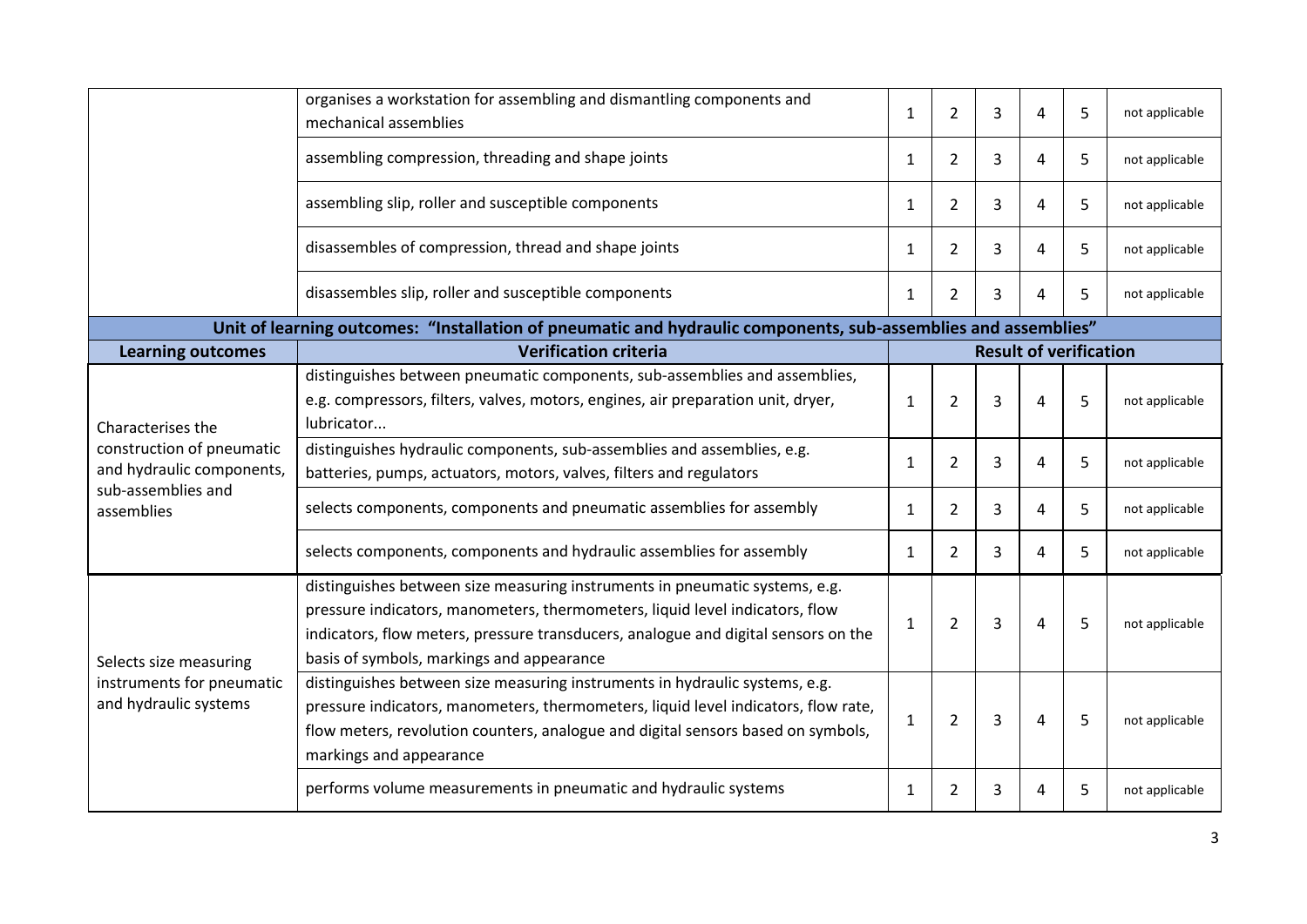| Assembles and                                                               | selects tools for assembling and dismantling pneumatic and hydraulic<br>components, sub-assemblies and assemblies                                                                                                               | $\mathbf{1}$                  | $\overline{2}$      | 3 | 4                             | 5 | not applicable |
|-----------------------------------------------------------------------------|---------------------------------------------------------------------------------------------------------------------------------------------------------------------------------------------------------------------------------|-------------------------------|---------------------|---|-------------------------------|---|----------------|
| disassembles pneumatic<br>and hydraulic components,                         | performs assembly and disassembly operations of pneumatic and hydraulic<br>components, sub-assemblies and assemblies                                                                                                            | $\mathbf{1}$                  | $\overline{2}$<br>3 |   | 4                             | 5 | not applicable |
| sub-assemblies and<br>assemblies                                            | assesses the correct assembly of pneumatic and hydraulic components, sub-<br>assemblies and assemblies                                                                                                                          | $\mathbf{1}$                  | $\overline{2}$      | 3 | 4                             | 5 | not applicable |
|                                                                             | uses the technical documentation when assembling pneumatic and hydraulic<br>components, sub-assemblies and assemblies                                                                                                           | $\mathbf{1}$                  | $\overline{2}$      | 3 | 4                             | 5 | not applicable |
|                                                                             | Unit of learning outcomes: "Installation of electrical and electronic components and sub-assemblies"                                                                                                                            |                               |                     |   |                               |   |                |
| <b>Learning outcomes</b>                                                    | <b>Verification criteria</b>                                                                                                                                                                                                    |                               |                     |   | <b>Result of verification</b> |   |                |
| Selects electrical and<br>electronic sub-components                         | selects electrical and electronic components and sub-assemblies for installation in<br>mechatronic devices and systems according to the diagram                                                                                 | $\mathbf{1}$                  | $\overline{2}$      | 3 | 4                             | 5 | not applicable |
| and components for<br>installation in mechatronic<br>devices and systems    | selects electrical and electronic components and sub-assemblies for installation in<br>mechatronic devices and systems as intended                                                                                              | $\mathbf{1}$                  | $\overline{2}$      | 3 | 4                             | 5 | not applicable |
|                                                                             | selects tools for assembling and disassembly electrical and electronic components<br>and subassemblies, e.g. side pliers, flat and circular pliers, insulation shovels, wire<br>and cable cutting shears, keys and screwdrivers | $\mathbf{1}$                  | 2                   | 3 | 4                             | 5 | not applicable |
| Assembles and                                                               | selects measuring instruments used when assembling electrical and electronic<br>components and components, e.g. amperometers, voltmeters, watt-meters,<br>analogue universal meters, digital multimeters and oscilloscopes      | 1                             | $\overline{2}$      | 3 | 4                             | 5 | not applicable |
| disassemblies electrical<br>and electronic components                       | uses measuring instruments when assembling electrical and electronic<br>components and sub-assemblies                                                                                                                           | $\mathbf{1}$                  | $\overline{2}$      | 3 | 4                             | 5 | not applicable |
| and sub-assemblies                                                          | specifies the technical condition of electrical and electronic components and sub-<br>assemblies prepared for assembly                                                                                                          | $\mathbf{1}$                  | $\overline{2}$      | 3 | 4                             | 5 | not applicable |
|                                                                             | assembles electrical and electronic components and sub-assemblies                                                                                                                                                               | $\mathbf{1}$                  | $\overline{2}$      | 3 | 4                             | 5 | not applicable |
|                                                                             | disassembles electrical and electronic components and sub-assemblies                                                                                                                                                            | 1                             | $\overline{2}$      | 3 | 4                             | 5 | not applicable |
| Unit of learning outcomes: "Operation of mechatronic equipment and systems" |                                                                                                                                                                                                                                 |                               |                     |   |                               |   |                |
| <b>Learning outcomes</b>                                                    | <b>Verification criteria</b>                                                                                                                                                                                                    | <b>Result of verification</b> |                     |   |                               |   |                |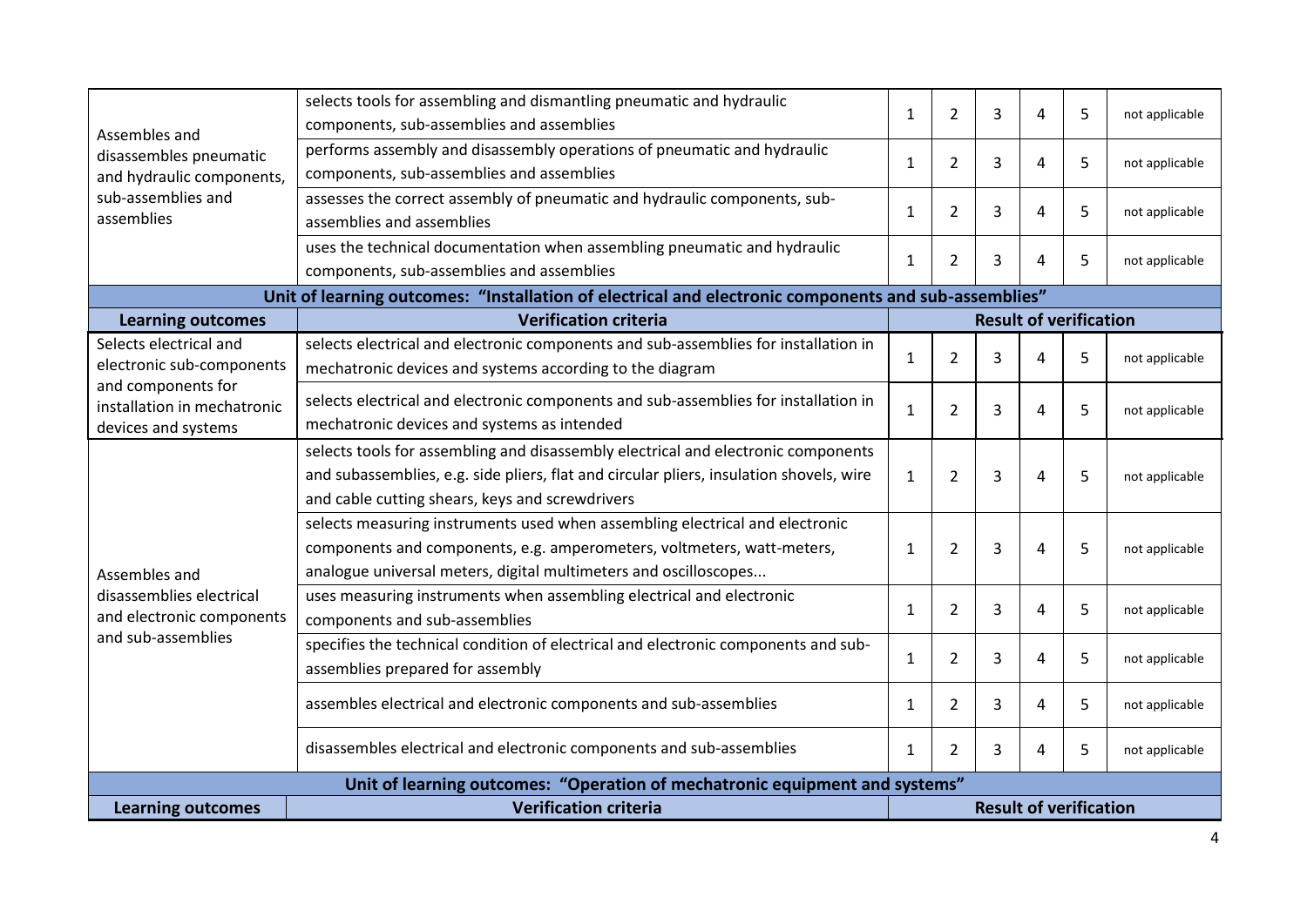|                                                                      | examines technical and operational documentation on the activation of<br>mechatronic equipment and systems                                     |                               | $\overline{2}$ | 3 | 4 | 5 | not applicable |
|----------------------------------------------------------------------|------------------------------------------------------------------------------------------------------------------------------------------------|-------------------------------|----------------|---|---|---|----------------|
| Activates mechatronic                                                | activates functional blocks of mechatronic equipment and systems in the specified<br>sequence                                                  | $\mathbf{1}$                  | $\overline{2}$ | 3 | 4 | 5 | not applicable |
| equipment and systems<br>in accordance with                          | activates mechatronic equipment and systems in accordance with documentation                                                                   | $\mathbf{1}$                  | $\overline{2}$ | 3 | 4 | 5 | not applicable |
| instructions                                                         | checks the correct functioning of mechatronic equipment and systems                                                                            | $\mathbf{1}$                  | $\overline{2}$ | 3 | 4 | 5 | not applicable |
|                                                                      | applies safety rules when starting mechatronic devices and systems                                                                             | $\mathbf{1}$                  | $\overline{2}$ | 3 | 4 | 5 | not applicable |
|                                                                      | Unit of learning outcomes: "Conservation of mechatronic equipment and systems"                                                                 |                               |                |   |   |   |                |
| <b>Learning outcomes</b>                                             | <b>Verification criteria</b>                                                                                                                   | <b>Result of verification</b> |                |   |   |   |                |
|                                                                      | visually examines components, sub-assemblies and assemblies of equipment and<br>mechatronic systems                                            | $\mathbf{1}$                  | $\overline{2}$ | 3 | 4 | 5 | not applicable |
| Performs maintenance                                                 | chooses the maintenance of electrical, electronic, pneumatic, hydraulic and<br>mechanical appliances                                           | $\mathbf{1}$                  | 2              | 3 | 4 | 5 | not applicable |
| work on components,<br>sub-assemblies and<br>assemblies of equipment | carries out maintenance work on components, sub-assemblies and assemblies of<br>equipment and mechatronic systems                              |                               | $\overline{2}$ | 3 | 4 | 5 | not applicable |
| and mechatronic systems                                              | assesses the quality of the maintenance work carried out on components, sub-<br>assemblies and assemblies of equipment and mechatronic systems |                               | $\overline{2}$ | 3 | 4 | 5 | not applicable |
|                                                                      | draws up a record of the maintenance work carried out                                                                                          | $\mathbf{1}$                  | $\overline{2}$ | 3 | 4 | 5 | not applicable |
|                                                                      | Unit of learning outcomes: "Service of mechatronic equipment and systems"                                                                      |                               |                |   |   |   |                |
| <b>Learning outcomes</b>                                             | <b>Verification criteria</b>                                                                                                                   | <b>Result of verification</b> |                |   |   |   |                |
| Applies the operating                                                | operates of mechatronic equipment and systems                                                                                                  | $\mathbf{1}$                  | $\overline{2}$ | 3 | 4 | 5 | not applicable |
| rules to<br>mechatronic equipment                                    | complies with the rules governing operating mechatronic equipment and systems                                                                  | $\mathbf{1}$                  | $\overline{2}$ | 3 | 4 | 5 | not applicable |
| and systems                                                          | operates mechatronic equipment and systems                                                                                                     | $\mathbf{1}$                  | 2              | 3 | 4 | 5 | not applicable |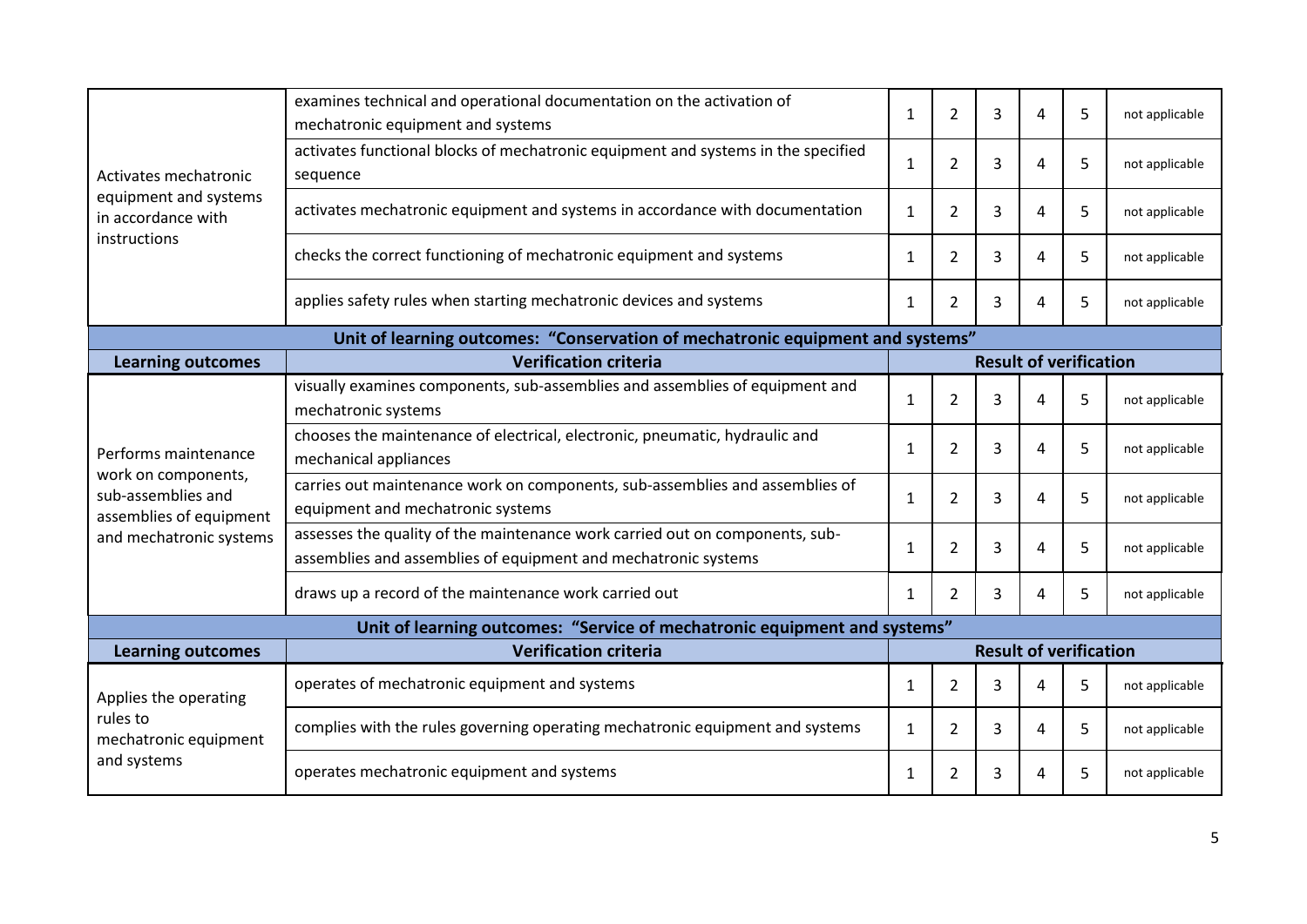|                                                                      | changes the setting of the components of the adjustment systems                                                                                                                      |                               | $\overline{2}$ | 3              | 4                             | 5 | not applicable |
|----------------------------------------------------------------------|--------------------------------------------------------------------------------------------------------------------------------------------------------------------------------------|-------------------------------|----------------|----------------|-------------------------------|---|----------------|
| Sets process parameters<br>in mechatronic                            | sets process parameters in mechatronic devices                                                                                                                                       | $\mathbf{1}$<br>1             | 2              | 3              | 4                             | 5 | not applicable |
| equipment and systems                                                | fixes the characteristics of mechatronic devices over the communication network                                                                                                      | $\mathbf{1}$                  | $\overline{2}$ | 3              | 4                             | 5 | not applicable |
|                                                                      | Unit of learning outcomes: "Development of technical documentation for mechatronic equipment and systems"                                                                            |                               |                |                |                               |   |                |
| <b>Learning outcomes</b>                                             | <b>Verification criteria</b>                                                                                                                                                         | <b>Result of verification</b> |                |                |                               |   |                |
| Prepares technical<br>documentation for                              | distinguishes computer programs supporting CAD design and production                                                                                                                 | $\mathbf{1}$                  | $\overline{2}$ | $\overline{3}$ | 4                             | 5 | not applicable |
| mechatronic equipment<br>and systems using                           | uses computer programs to support CAD design and production                                                                                                                          | 1                             | $\overline{2}$ | 3              | 4                             | 5 | not applicable |
| computer programs to<br>support the design and<br>production of CADs | establish technical documentation for mechatronic equipment and systems using computer<br>programs supporting the design and production of CADs                                      |                               | $\overline{2}$ | 3              | 4                             | 5 | not applicable |
| Compiles documentation<br>for the assembly,                          | creates documentation for assembly and dismantling of mechatronic equipment<br>and systems                                                                                           |                               | $\overline{2}$ | 3              | 4                             | 5 | not applicable |
| dismantling and                                                      | draws up instructions for the use of mechatronic equipment and systems<br>operating of mechatronic<br>draws up instructions for the maintenance of mechatronic equipment and systems |                               | 2              | 3              | 4                             | 5 | not applicable |
| equipment and systems                                                |                                                                                                                                                                                      |                               | $\overline{2}$ | 3              | 4                             | 5 | not applicable |
|                                                                      | Unit of learning outcomes: "Basics for the programming of mechatronic equipment and systems"                                                                                         |                               |                |                |                               |   |                |
| <b>Learning outcomes</b>                                             | <b>Verification criteria</b>                                                                                                                                                         |                               |                |                | <b>Result of verification</b> |   |                |
| Uses software to                                                     | describes software for programming of mechatronics                                                                                                                                   | 1                             | $\overline{2}$ | 3              | 4                             | 5 | not applicable |
| programme mechatronics<br>machinery                                  | uses software to programme PLC controllers                                                                                                                                           | 1                             | 2              | 3              | $\overline{4}$                | 5 | not applicable |
| Tests the performance of                                             | launches programs to programme PLC controllers                                                                                                                                       | $\mathbf{1}$                  | $\overline{2}$ | 3              | 4                             | 5 | not applicable |
| programmes for<br>mechatronics                                       | tests the operation of programmes for PLC controllers                                                                                                                                | $\mathbf{1}$                  | $\overline{2}$ | 3              | 4                             | 5 | not applicable |
| Checks process<br>parameters in equipment                            | checks process parameters in equipment and mechatronic systems controlled by<br>$\mathbf{1}$<br>PLC controllers                                                                      |                               | 2              | 3              | 4                             | 5 | not applicable |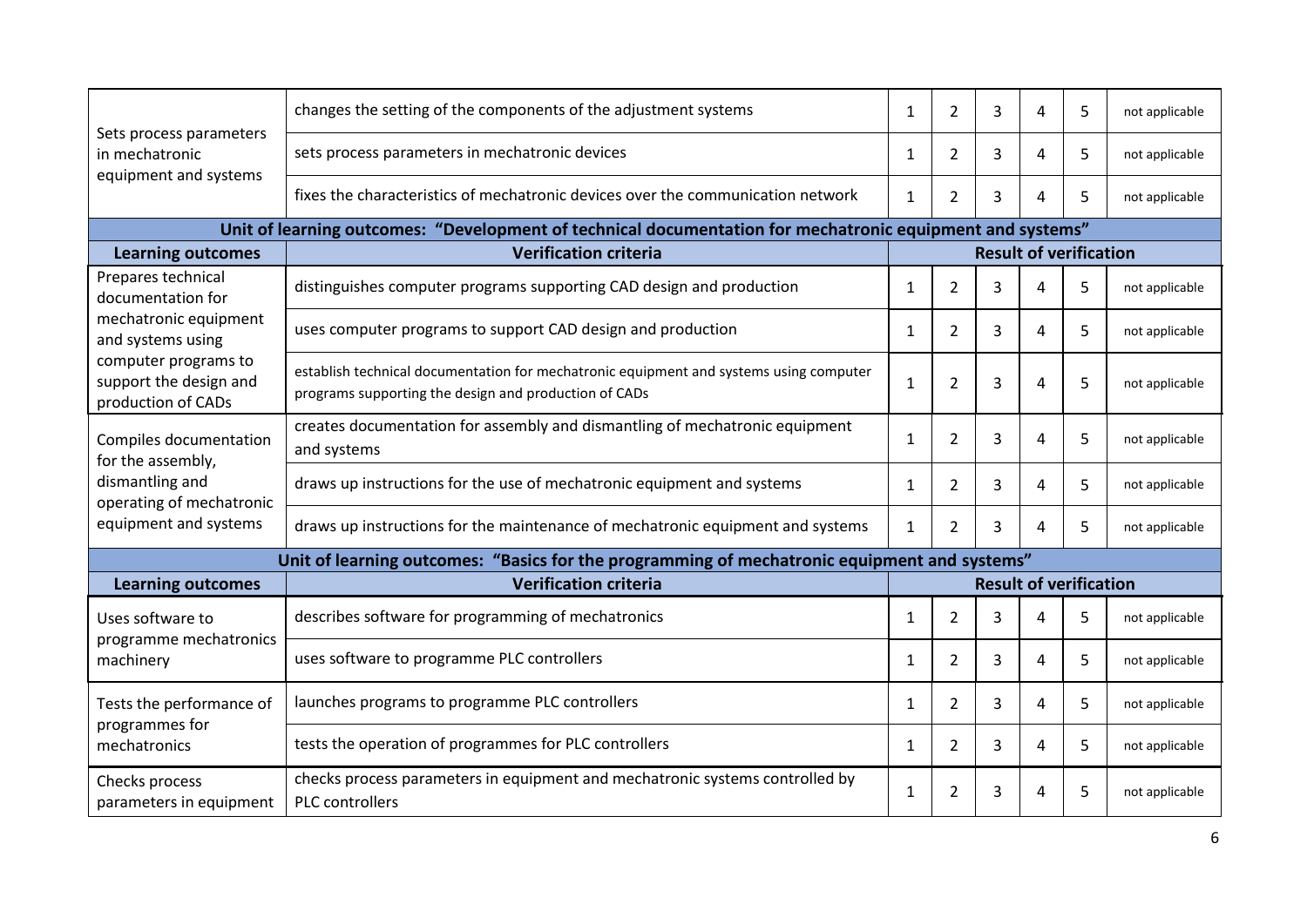| programmes and<br>mechatronic systems                                     | changes process parameters in PLC controlled mechatronic programs and systems                                                        | $\overline{2}$<br>5<br>$\mathbf{1}$<br>3<br>4 |                | not applicable |   |                               |                |
|---------------------------------------------------------------------------|--------------------------------------------------------------------------------------------------------------------------------------|-----------------------------------------------|----------------|----------------|---|-------------------------------|----------------|
|                                                                           | Unit of learning outcomes: "Communication in English"                                                                                |                                               |                |                |   |                               |                |
| <b>Learning outcomes</b>                                                  | <b>Verification criteria</b>                                                                                                         |                                               |                |                |   | <b>Result of verification</b> |                |
|                                                                           | understands simple oral, explicit and standard English language                                                                      | $\mathbf{1}$                                  | 2              | 3              | 4 | 5                             | not applicable |
|                                                                           | examines and interprets short written texts relating to the performance of typical<br>professional activities                        | $\mathbf{1}$                                  | $\overline{2}$ | 3              | 4 | 5                             | not applicable |
| Uses basic vocabulary in<br>English                                       | identify and apply language measures to carry out professional activities                                                            | 1                                             | $\overline{2}$ | 3              | 4 | 5                             | not applicable |
| enabling the professional                                                 | formulates short and understandable words and written texts on its own;                                                              | 1                                             | $\overline{2}$ | 3              | 4 | 5                             | not applicable |
| activities to be carried<br>out                                           | uses formal English                                                                                                                  |                                               | $\overline{2}$ | 3              | 4 | 5                             | not applicable |
|                                                                           | simplifies (if necessary) statements, replaces unknown words with others, uses non-<br>verbal means                                  | $\mathbf{1}$                                  | $\overline{2}$ | 3              | 4 | 5                             | not applicable |
|                                                                           | completes the Log of Practice in English                                                                                             | 1                                             | $\overline{2}$ | 3              | 4 | 5                             | not applicable |
|                                                                           | Unit of learning outcomes: "Personal and social competences"                                                                         |                                               |                |                |   |                               |                |
| <b>Learning outcomes</b>                                                  | <b>Result of verification</b><br><b>Verification criteria</b>                                                                        |                                               |                |                |   |                               |                |
|                                                                           | applies the principles of proper behaviour                                                                                           | $\mathbf{1}$                                  | 2              | 3              | 4 | 5                             | not applicable |
| Respects the principles of<br>personal culture and<br>professional ethics | applies generally accepted standards of behaviour in the working environment,<br>taking into account the culture of the host country | $\mathbf 1$                                   | $\overline{2}$ | 3              | 4 | 5                             | not applicable |
|                                                                           | complies with the principles of dress-code in the workplace                                                                          | $\mathbf{1}$                                  | $\overline{2}$ | 3              | 4 | 5                             | not applicable |
| Respects the principles of<br>personal culture and                        | shows willingness to acquire new skills on its own initiative                                                                        |                                               | $\overline{2}$ | 3              | 4 | 5                             | not applicable |
| professional ethics                                                       | improves performance of professional tasks (e.g. in terms of quality/speed of work)                                                  | $\mathbf{1}$                                  | $\overline{2}$ | 3              | 4 | 5                             | not applicable |
| <b>CONCLUSION</b>                                                         |                                                                                                                                      |                                               |                |                |   |                               |                |